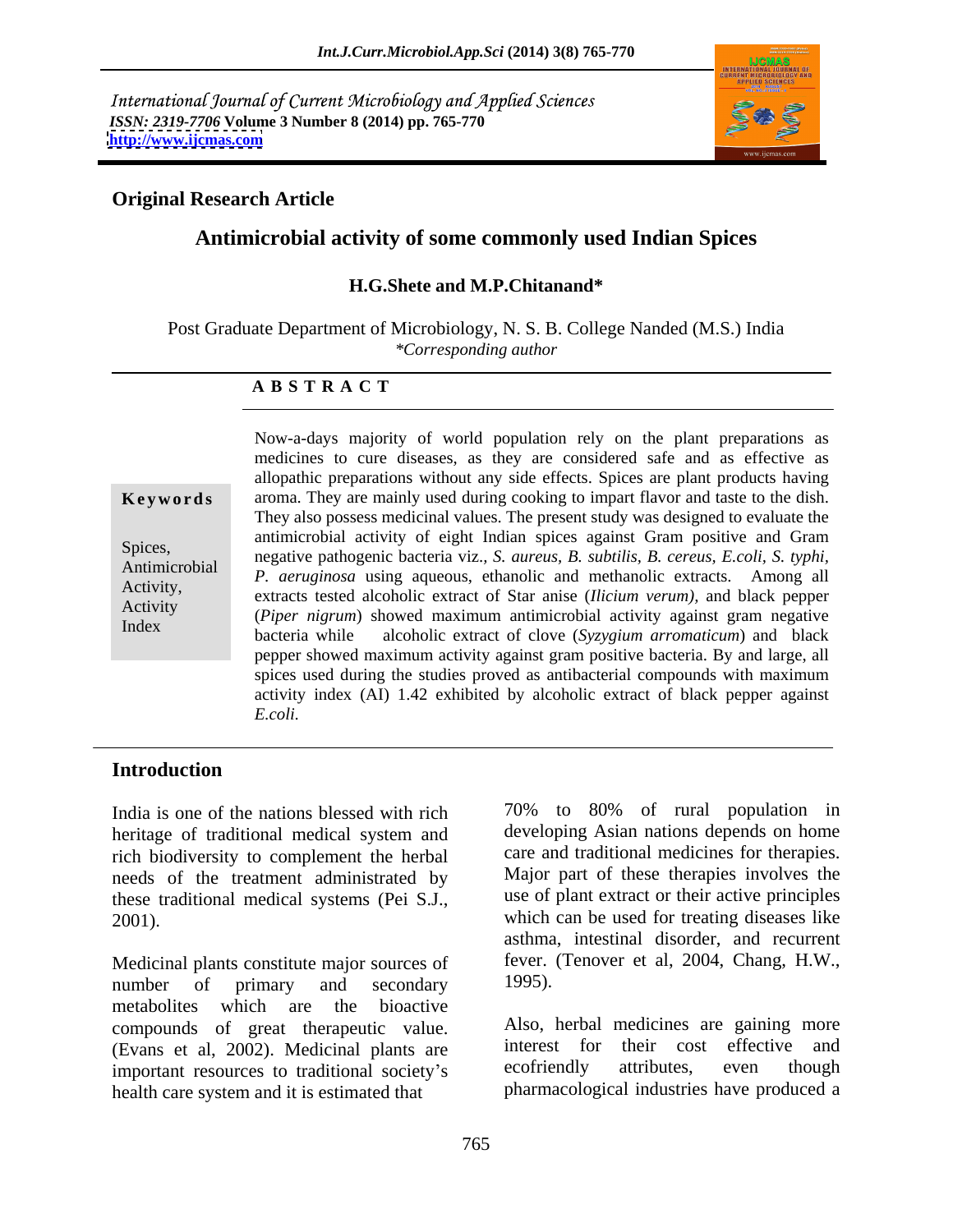number of new antibiotics in the last three *arromaticum*), Black pepper (*Piper nigrum*), decades (Arora and Kaur, 1999). The Cinnamon (*Cinnamomum zeylanicum* ) and emergence of resistance to conventional antimicrobials is a serious problem. This necessitates the constant development of **Extract Preparation** newer agents which can inhibit the growth of the pathogen or kill it (Gold and Air-dried and coarsely powdered material of Millering, 1995). Hence more studies pertaining to the use of plants as therapeutic agents for the control of antibiotic resistant the extract was filtered and used for the microbes should be emphasized. (Mishra study as aqueous extract. Similarly ethanol and Behal, 2010). and methanol extracts were prepared.

Spices are plant substances with strong taste, used to enhance the taste of foods. Although the primary purpose of spices is to impart Three gram positive and three gram negative flavor and piquancy to food, they are organisms were used as test organisms in the important due to its medicinal, antimicrobial study. Gram positive bacteria were *Bacillus* and antioxidant properties (Joe et al, 2009; *subtilis, Bacillus cereus* and *Staphylococcus*  Aneja et al, 2012,). The spices have unique *aureus* while gram negative bacteria were aroma and flavor which are derived from *Escherichia coli, Salmonella typhi* and compounds known as phytochemicals or *Pseudomonas aeruginosa*. The cultures were secondary metabolites. (Avato et al, 2006, Panpatil et al, 2013). Numerous classes of cultures were maintained on nutrient agar phytochemicals including isoflavonoids, anthocyanins, and flavonoids are found associated with the spices. (Shan et al, 2007)

Keeping this view in mind, in the present in Indian dishes namely cumin, star anise, cardamom, lichens, black pepper, cinnamon,

Spices selected for the present study were cumin seeds (*Cuminum cyminum*), star anise (*Cinnamomum tamala*), Cloves (*Syzygium* 

Dagadphool (Foliose lichen ).

# **Extract Preparation**

the spices was extracted for 8 hours with distilled water in Soxhlet apparatus and then

# **Test organisms used in the study**

procured from NCCL, Pune and all the slants.

### **Antimicrobial activity**

work the study was carried out on the was carried out by well diffusion method. antimicrobial effect of aqueous, methanolic (Parez et al, 1990) using 100 µl of and ethanolic extract of common spices used suspension containing  $10^8$  CFU/ml of malabathrum and cloves against selected was used to prepare well in the nutrient agar. gram negative and gram positive bacteria. Each well was filled with 0.1 ml of extract **Materials and Methods** prepared using the same solvents employed Spices selected (10U /disc), was used as a positive reference (*Iilicium verum*), Cardamom (*Elettaria cardamomum*), malabatathrum mm of clear zone of growth inhibition The antimicrobial activity of the extracts  $8^8$  CFU/ml of bacteria spread on nutrient agar (NA) medium. Sterile 8 mm diameter cork borer of plant material. Negative control was to prepare the plant extracts. Penicillin G to determine the sensitivity of bacterial species tested. The inoculated plates were incubated at 37°C for 24 h. The antibacterial activity was measured as the diameter in around the well.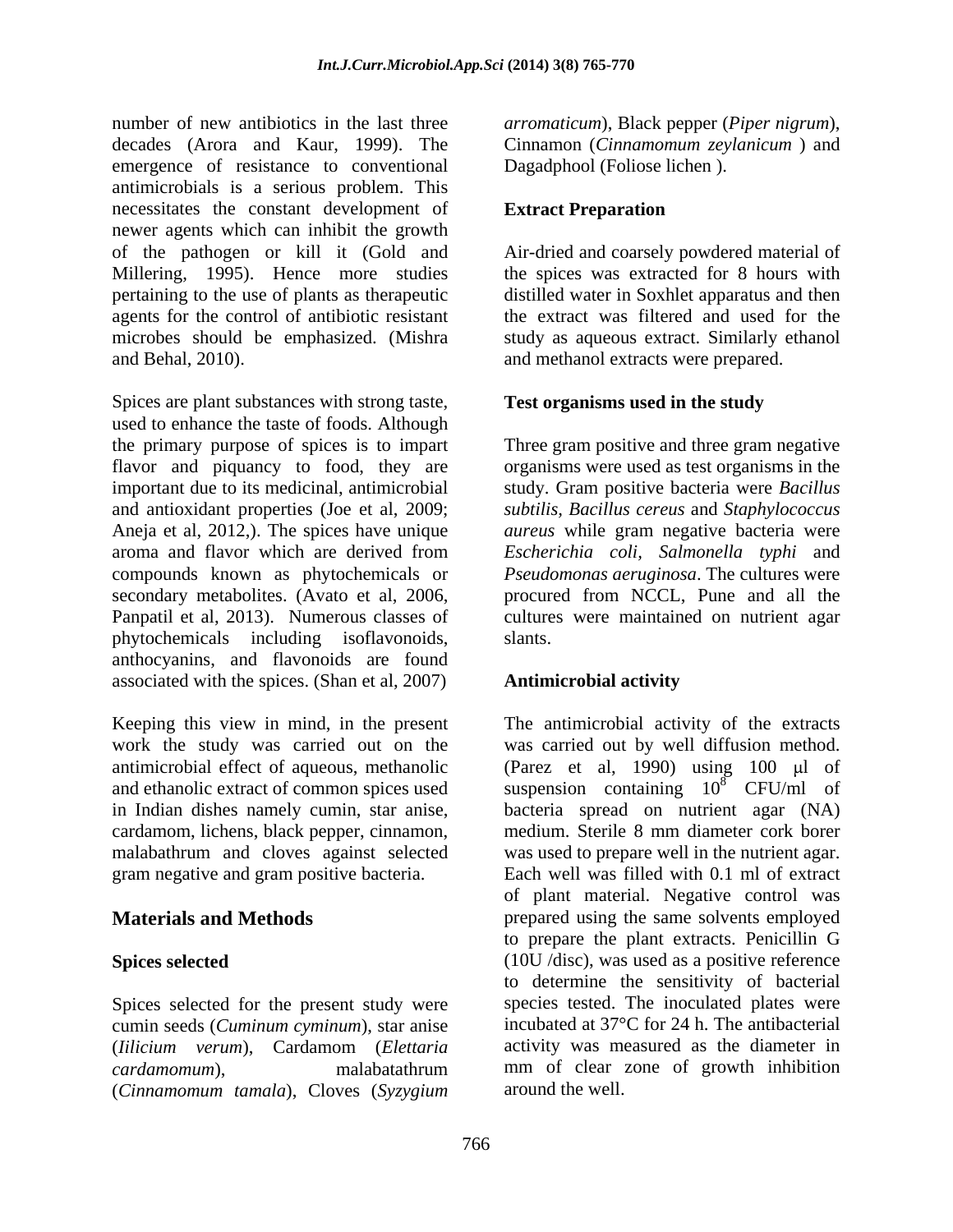In India, spices are ethnically used as active ingredients in ayurvedic medicines and reported to possess a number of ethanolic and methanolic extracts of spices pharmacological effects to treat different human ailments (Bonjar *et al*., 2004). Several investigations have been directed towards their anti-microbial properties (Voravuthikunchai *et al*., 2005 Vaishnavi et al 2007). In the present work, among the eight spices tested against six bacterial pathogens, all the spices showed their aqueous extracts.

**Results and Discussion antibacterial** activity. The results of antibacterial activity. The results of antibacterial activity of these spices against six pathogens tested are given in Table 1 and Table 2. Out of three types of extracts tested, had demonstrated better activity against pathogens than aqueous extracts of the spices. This may be due to the better solubility of active ingredients of spices in alcoholic solvents than water. Ahmad et al (1998) also reported that alcoholic extracts of medicinal plants had greater activity than their aqueous extracts.

**Table.1** Antimicrobial activity of spices against gram negative bacteria

| No.<br>$\mathcal{L}$ . | Botanical<br>Name<br>Cuminum<br>cyminum<br><b>Iilicium</b><br>verum | Common<br>Name<br>cumin<br>Star anise | Extract $E. coli$<br>Aq.<br>M.<br>$E$ . | $\overline{\phantom{0}}$<br>14 | Zone of inhibition in mm<br>S.typhi<br>10<br>16 | P.aeruginosa<br>$\sim$ |
|------------------------|---------------------------------------------------------------------|---------------------------------------|-----------------------------------------|--------------------------------|-------------------------------------------------|------------------------|
|                        |                                                                     |                                       |                                         |                                |                                                 |                        |
|                        |                                                                     |                                       |                                         |                                |                                                 |                        |
|                        |                                                                     |                                       |                                         |                                |                                                 |                        |
|                        |                                                                     |                                       |                                         |                                |                                                 | $\overline{11}$        |
|                        |                                                                     |                                       |                                         | 11                             | 14                                              | 15                     |
|                        |                                                                     |                                       | Aq.                                     | 12                             | 12                                              | 13                     |
|                        |                                                                     |                                       | M.                                      | 19                             | 16                                              | 19                     |
|                        |                                                                     |                                       |                                         | 16                             | 17                                              | 16                     |
|                        | Elettaria                                                           | Cardamom                              | Aq.                                     | $\sim$                         | 12                                              | $\sim$ $-$             |
|                        | cardamomum                                                          |                                       | M.                                      | <sup>11</sup>                  | 12                                              | 12                     |
|                        |                                                                     |                                       | E.                                      | 15                             | 20                                              | 13                     |
| 4.                     | Cinnamomum                                                          | Malabatathrum                         | Aq.                                     | $-$                            | 12                                              | $\sim$ $-$             |
|                        | tamala                                                              |                                       | M.                                      | 14                             | 14                                              | 15                     |
|                        |                                                                     |                                       | Ε.                                      | 16                             | 16                                              | 13                     |
| $\sim$                 | Syzygium                                                            | Cloves                                | Aq.                                     | $--$                           | 16                                              | $- -$                  |
|                        | arromaticum                                                         |                                       | M.                                      | 17                             | 18                                              | 19                     |
|                        |                                                                     |                                       | E.                                      | 16                             | 17                                              |                        |
|                        |                                                                     |                                       |                                         |                                |                                                 | 19                     |
|                        |                                                                     |                                       |                                         |                                |                                                 |                        |
| 6.                     | $\sum$ Piper nigrum                                                 | Black pepper                          | Aq.                                     | $--$                           | $  \,$                                          | $\sim$                 |
|                        |                                                                     |                                       | M.                                      | 18                             | 12                                              | 12                     |
|                        |                                                                     |                                       |                                         | 20                             | 22                                              | 16                     |
|                        |                                                                     |                                       |                                         |                                |                                                 |                        |
|                        | Cinnamomum                                                          | Cinnamon                              | Aq.                                     | $-$ – $ \,$                    | 11                                              | $\overline{a}$         |
|                        | zeylanicum                                                          |                                       | M.                                      | 15                             | 16                                              | 12                     |
|                        |                                                                     |                                       | $E$ .                                   | 13                             | 14                                              | 12                     |
| 8.                     | Foliose lichen                                                      | Lichen                                | Aq.                                     | $--$                           | $ -$                                            | $--$                   |
|                        |                                                                     |                                       | M.                                      | 15                             | 15                                              | 18                     |
|                        |                                                                     |                                       | E.                                      | 12 <sub>1</sub>                | 15                                              | 16                     |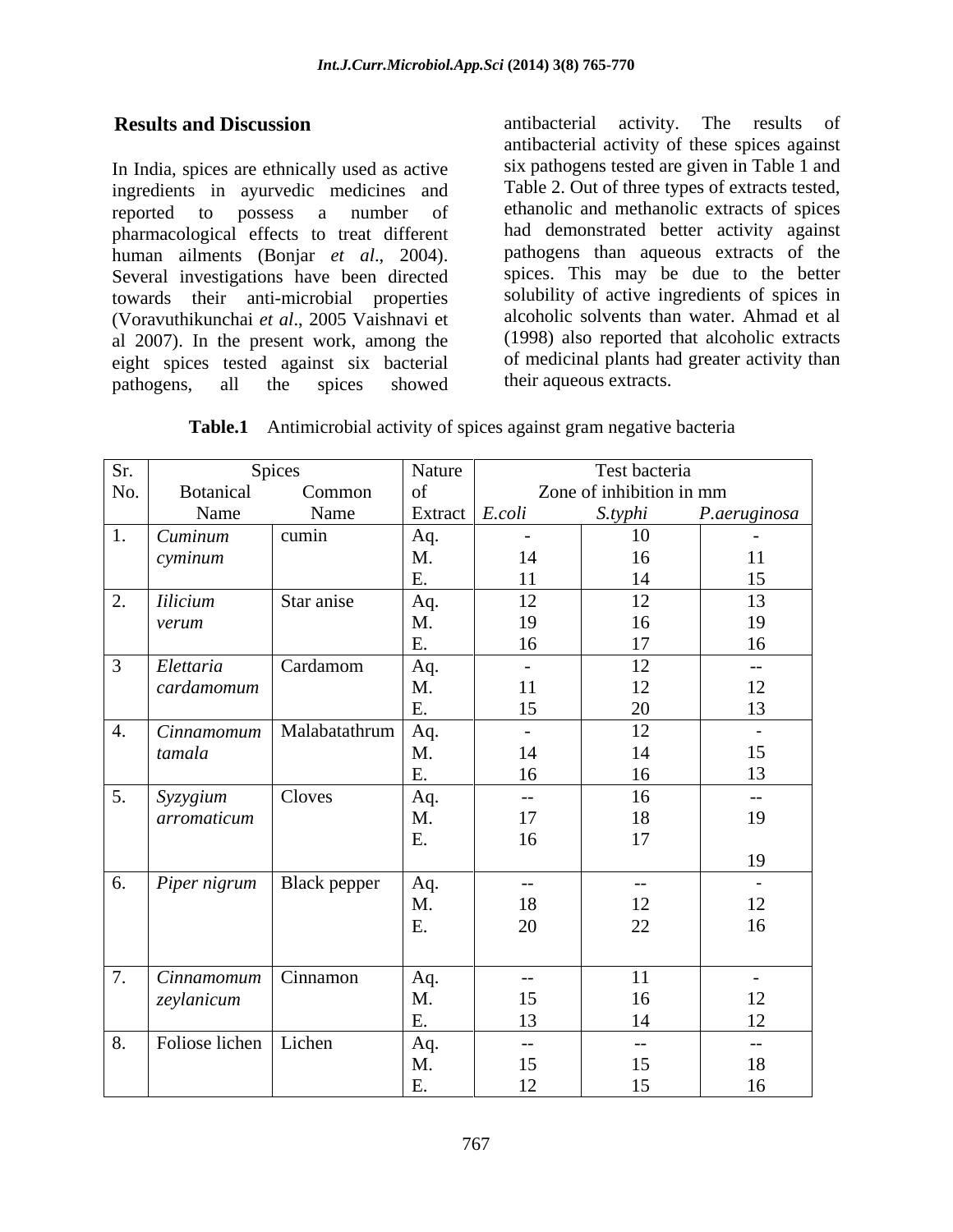| Sr.         |                                  | Spices                       | Nature   |                     | Test bacteria            |      |
|-------------|----------------------------------|------------------------------|----------|---------------------|--------------------------|------|
| No          | Botanical                        | Common                       | of       |                     | Zone of inhibition in mm |      |
|             | Name                             | Name                         | Extract  | <b>B.cereus</b>     | B.subtilis S.aureus      |      |
|             | Cuminum                          | cumin                        | Aq.      | -11                 | $ -$                     | 11   |
|             | cyminum                          |                              | M.       | 12<br>$\frac{1}{2}$ | 13                       | $--$ |
|             |                                  |                              | E.       | 16                  | 14                       | 13   |
| 2.          | <i>Iilicium verum</i> Star anise |                              | Aq.      | 13                  | 13                       | 21   |
|             |                                  |                              | M        | 17                  | 17                       | 15   |
|             |                                  |                              | E.       | 17                  | 16                       | 16   |
|             | Elettaria                        | Cardamom                     | Aq.      | 14                  | 11                       | 11   |
|             | cardamomum                       |                              | M        | 15                  | 18                       | 13   |
|             |                                  |                              |          | 13                  | 15                       | 14   |
|             | Cinnamomum                       | Malabatathrum                | Aq.      | 14                  | 11                       | 12   |
|             | tamala                           |                              |          | 13                  | 12                       | 12   |
|             |                                  |                              | E.       | 12                  | 12                       | 11   |
| _____<br>5. |                                  | Cloves                       |          |                     |                          | 18   |
|             | Syzygium                         |                              | Aq.<br>M | $- - -$             | $-  \sim$                | 26   |
|             | arromaticum                      |                              | E.       | 21<br>18            | 18<br>21                 | 19   |
|             |                                  |                              |          |                     |                          |      |
|             |                                  | 6. Piper nigrum Black pepper | Aq.      | 15                  | 12                       | 17   |
|             |                                  |                              |          | 16                  |                          | 11   |
|             |                                  |                              | E.       | 19                  | 20                       | 16   |
|             | Cinnamomum                       | Cinnamon                     | Aq.      | 10                  | $\sim$                   | 15   |
|             | zeylanicum                       |                              | M        | 14                  | 13                       | 12   |
|             |                                  |                              | E.       | 14                  | 17                       | 21   |
|             | 8. Foliose lichen Lichen         |                              | Aq.      | <sup>11</sup>       |                          | $--$ |
|             |                                  |                              | M.       | 17                  | 15                       | 14   |
|             |                                  |                              | E.       | 17                  | 16                       | 17   |

**Table.2** Antimicrobial activity of spices against gram positive bacteria

**Figure.1** Activity Index of spices against Gram Negative bacteria [*E. coli*]

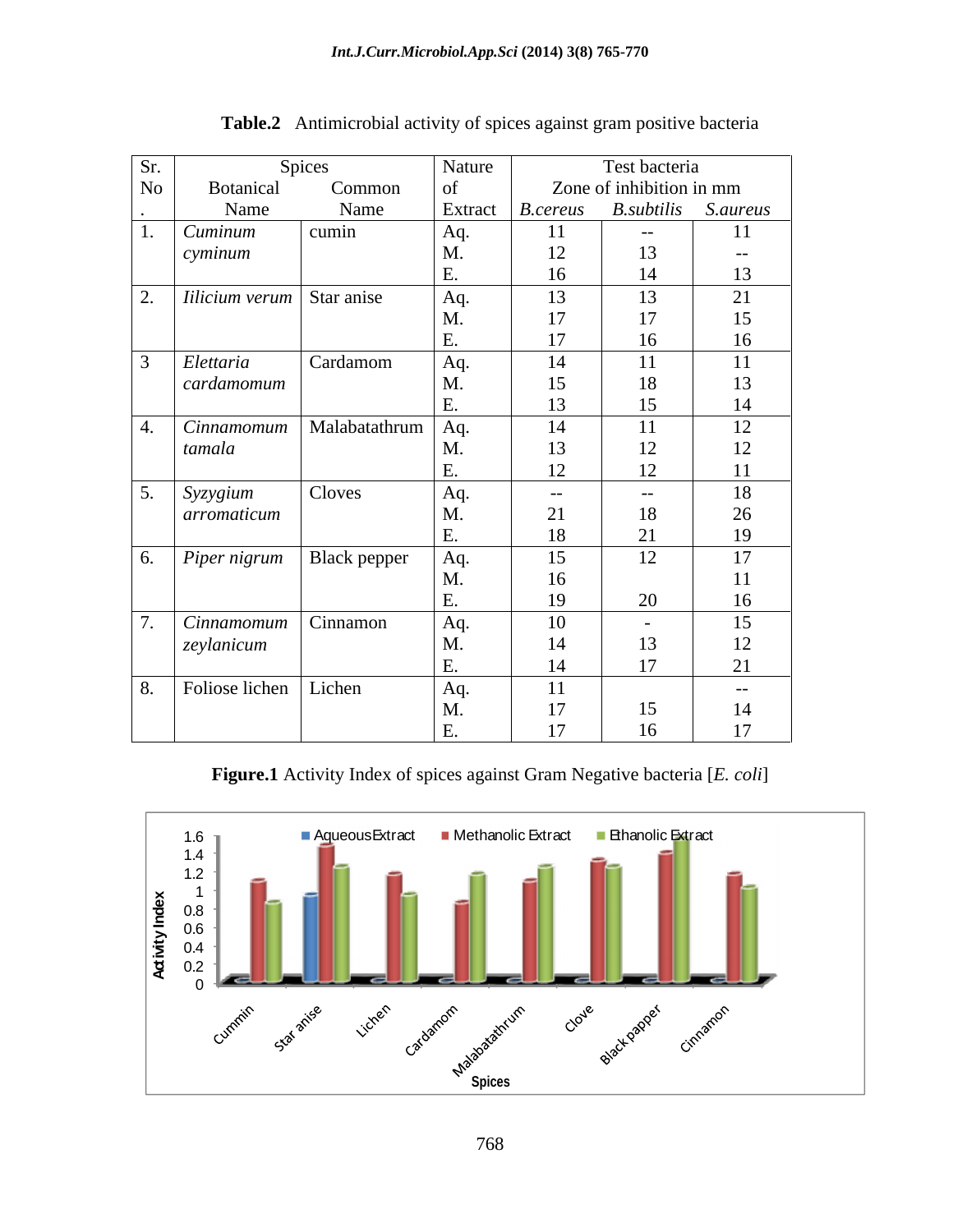

**Figure.2** Activity Index of spices against Gram Positive bacteria [*B. subtilis*]

The efficacy of spices was compared between gram negative and gram positive was more than one against *Bacillus*  bacteria. It was observed that spices like *subtilis*. This indicated that these spices cloves, and star anise had shown highest are exhibiting more antimicrobial activity antimicrobial zones against gram negative than the antibiotic penicillin which is bacteria while black pepper exhibited generally used against bacterial pathogens. maximum zones against gram positive bacteria. Shihabudeen et al (2010) and It is established in this study that the Ceylan and Fung (2004) demonstrated that spices reduce and inhibit the growth of the gram positive bacteria were more pathogens. This is also applicable to food sensitive to spices than gram negative pathogens and food poisoning organisms bacteria because of their cell wall as spices are used in various food structure. But in the present work the preparations. Thus the results of present spices were found to be effective against study provided the justification for both gram positive as well as gram therapeutic potential of the spices and negative bacteria. imply the need for the further study on the

Among the spices tested, the extracts of The antibacterial activity of spices was star anise, clove and black pepper had compared with the standard antibiotic shown maximum activity against Penicillin G (10 U/disc) and activity index pathogens than other spices. Cummin, of spices was determined against gram malabatathrum and cardamom had shown positive and gram negative bacteria. (Fig.1 less activity, while lichen and cinnamon and Fig 2).The activity index of clove, had exhibited moderate activity. star anise and black pepper against *E.coli* was found to be more than one, while activity index of clove and black pepper